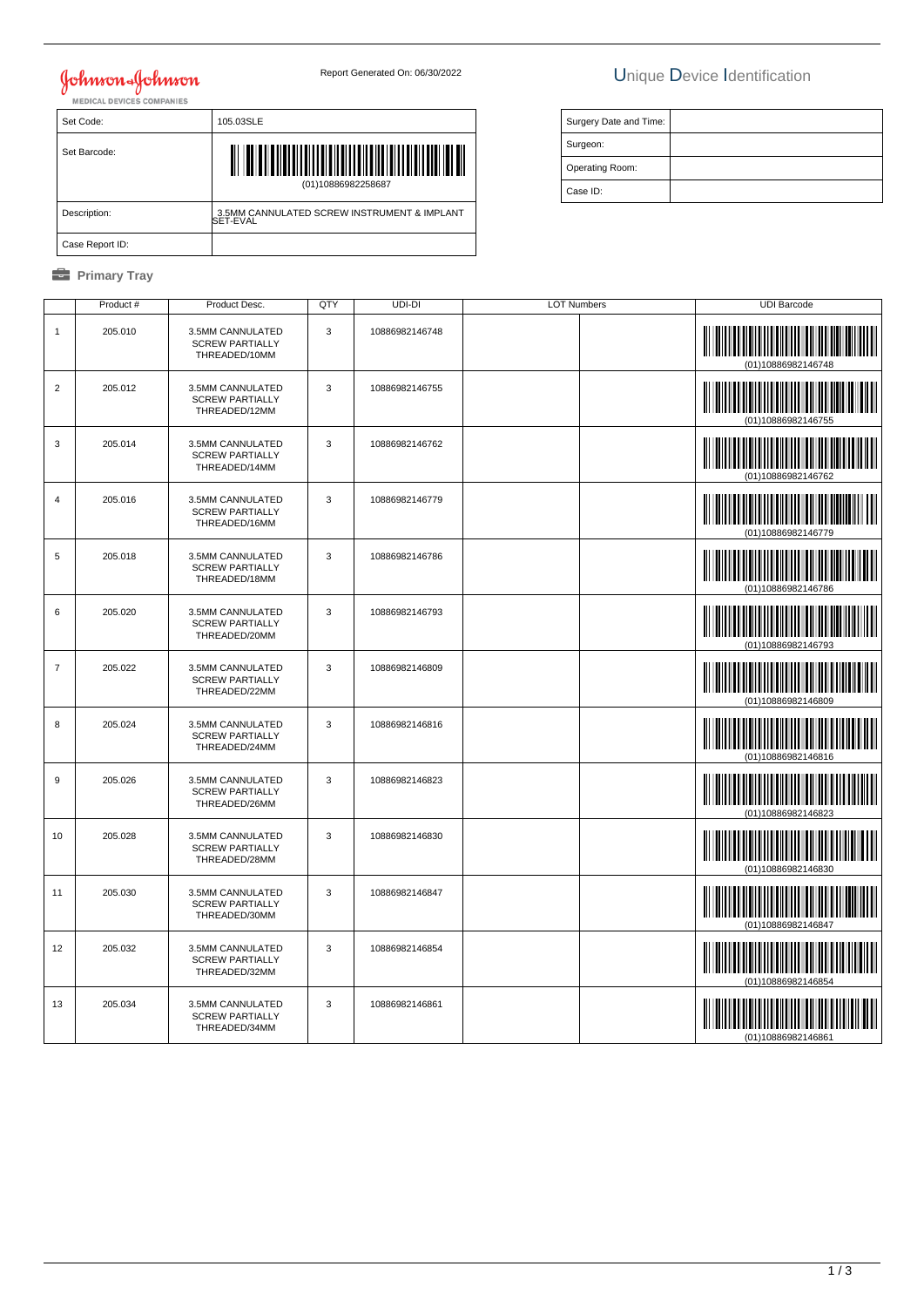# **Johnson & Johnson**

| Set Code:       | 105.03SLE                                               |
|-----------------|---------------------------------------------------------|
| Set Barcode:    | IIIIIIIIIII<br>(01)10886982258687                       |
| Description:    | 3.5MM CANNULATED SCREW INSTRUMENT & IMPLANT<br>SET-EVAL |
| Case Report ID: |                                                         |

#### **B** Primary Tray

## Report Generated On: 06/30/2022 Unique Device Identification

| Surgery Date and Time: |  |
|------------------------|--|
| Surgeon:               |  |
| Operating Room:        |  |
| Case ID:               |  |

|    | Product # | Product Desc.                                                            | QTY            | UDI-DI         | <b>LOT Numbers</b> | <b>UDI Barcode</b>                                                                                                                          |
|----|-----------|--------------------------------------------------------------------------|----------------|----------------|--------------------|---------------------------------------------------------------------------------------------------------------------------------------------|
| 14 | 205.036   | 3.5MM CANNULATED<br><b>SCREW PARTIALLY</b><br>THREADED/36MM              | 3              | 10886982146878 |                    | (01)10886982146878                                                                                                                          |
| 15 | 205.038   | 3.5MM CANNULATED<br><b>SCREW PARTIALLY</b><br>THREADED/38MM              | 3              | 10886982146885 |                    | <u> Indian American State (Indian Indian Indian Indian Indian Indian Indian Indian Indian Indian Indian Indian In</u>                       |
| 16 | 205.040   | 3.5MM CANNULATED<br><b>SCREW PARTIALLY</b><br>THREADED/40MM              | 3              | 10886982146892 |                    |                                                                                                                                             |
| 17 | 205.042   | 3.5MM CANNULATED<br><b>SCREW PARTIALLY</b><br>THREADED/42MM              | $\mathsf 3$    | 10886982146908 |                    | <u> III Martin Martin Martin Martin Martin Martin Martin Martin Martin Martin Martin Martin Martin Martin Martin </u><br>(01)10886982146908 |
| 18 | 205.044   | 3.5MM CANNULATED<br><b>SCREW PARTIALLY</b><br>THREADED/44MM              | 3              | 10886982146915 |                    |                                                                                                                                             |
| 19 | 205.046   | 3.5MM CANNULATED<br><b>SCREW PARTIALLY</b><br>THREADED/46MM              | 3              | 10886982146922 |                    | (01)10886982146922                                                                                                                          |
| 20 | 205.048   | 3.5MM CANNULATED<br><b>SCREW PARTIALLY</b><br>THREADED/48MM              | $\mathbf{3}$   | 10886982146939 |                    | <b>IN THE REAL PROPERTY OF PROPERTY</b><br>(01)10886982146939                                                                               |
| 21 | 205.050   | 3.5MM CANNULATED<br><b>SCREW PARTIALLY</b><br>THREADED/50MM              | 3              | 10886982146946 |                    | <b>IN THE REAL PROPERTY OF PROPERTY</b><br>(01)10886982146946                                                                               |
| 22 | 219.98    | WASHER 7.0MM                                                             | $\,6\,$        | 10886982156280 |                    |                                                                                                                                             |
| 23 | 310.67    | 2.7MM CANNULATED DRILL<br>BIT/QC 160MM                                   | $\overline{2}$ | 10886982186898 |                    | (01)10886982186898                                                                                                                          |
| 24 | 310.86    | CANNULATED<br>COUNTERSINK F/3.5MM &<br>4.0MM CANNULATED<br><b>SCREWS</b> | $\overline{1}$ | 10886982187024 |                    | (01)10886982187024                                                                                                                          |
| 25 | 311.39    | CANNULATED TAP FOR<br>3.5MM CANNULATED<br>SCREWS/146MM                   | $\mathbf{1}$   | 10886982187376 |                    | 01)10886982187376                                                                                                                           |
| 26 | 311.43    | <b>HANDLE WITH QUICK</b><br>COUPLING, SMALL                              | $\mathbf{1}$   | 10886982187390 |                    | (01)10886982187390                                                                                                                          |
| 27 | 312.28    | 3.5MM/2.5MM DOUBLE DRILL<br><b>SLEEVE</b>                                | $\mathbf{1}$   | 10886982187703 |                    | (01)10886982187703                                                                                                                          |
|    |           |                                                                          |                |                |                    |                                                                                                                                             |